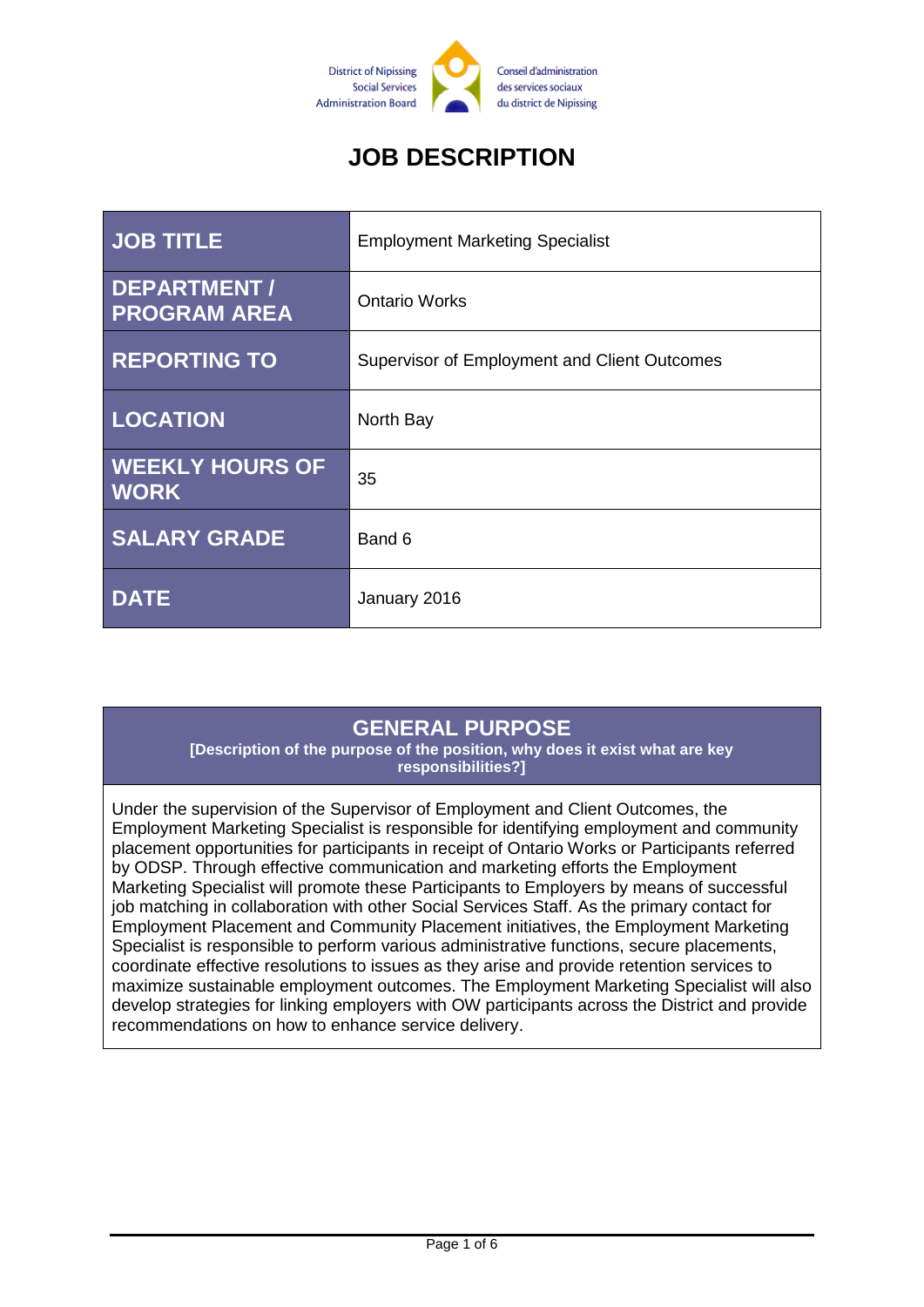| <b>KEY ACTIVITIES</b><br>[Name and list under each the key activities of the position and percentage estimate of time for<br>each section.]                                                                                                                                                                                                                                                                                                                                                                                                                                                                                                                                                                                                                                                                                                                                                                                                                                                                                                                                                                                                                                                                                                                                                                                                                                                                                                                                                                                                                                                                                                                                                                                                                    |     |  |
|----------------------------------------------------------------------------------------------------------------------------------------------------------------------------------------------------------------------------------------------------------------------------------------------------------------------------------------------------------------------------------------------------------------------------------------------------------------------------------------------------------------------------------------------------------------------------------------------------------------------------------------------------------------------------------------------------------------------------------------------------------------------------------------------------------------------------------------------------------------------------------------------------------------------------------------------------------------------------------------------------------------------------------------------------------------------------------------------------------------------------------------------------------------------------------------------------------------------------------------------------------------------------------------------------------------------------------------------------------------------------------------------------------------------------------------------------------------------------------------------------------------------------------------------------------------------------------------------------------------------------------------------------------------------------------------------------------------------------------------------------------------|-----|--|
| <b>Job Development and Citizen Placement</b><br>Markets Ontario Works or ODSP Participants to employers through the<br>promotion of available district employment and volunteer opportunities by:<br>Engaging employers, community partners and business<br>associations to develop and promote a district-wide listing of<br>permanent, temporary, full-time and part-time job opportunities;<br>Engaging employers in public or non-profit businesses/agencies to<br>develop and promote a district-wide listing of community placement<br>opportunities for Participants;<br>Collaborating with other Employment Service Providers to<br>coordinate community initiatives such as localized job related<br>events and job fairs;<br>Providing liaison between Social Services and the Employment<br>$\bullet$<br>Services Planning Table;<br>Providing job links for participants by providing up-to-date<br>٠<br>information about opportunities to Social Services Staff and directly<br>to participants;<br>Establishing Placements in collaboration with Social Services Staff,<br>$\bullet$<br>and monitors participant progress during the placement period;<br>Negotiating employer incentives and training plans for Placements<br>$\bullet$<br>that are within budget guidelines and obtaining final authorization<br>for the expenditure of funds from Management;<br>Works with for-profit, not-for-profit, charitable and government<br>$\bullet$<br>organizations to help develop paid or unpaid placements for<br>Ontario Works participants;<br>Providing human resource supports to employers and placement<br>$\bullet$<br>sponsors;<br>Contributing to the development of other employment opportunities<br>for participants as required. | 50% |  |
| <b>Employment Retention</b><br>Helps develop Employment Retention strategies to maximize sustainable<br>employment outcomes for OW or ODSP Participants looking to obtain<br>employment by:<br>Providing participant training and individualized coaching both in<br>office and on a Participant's worksite as necessary to assist<br>Participants to understand and troubleshoot job loss indicators and<br>the importance of retaining an employment position;<br>Monitoring participant progress and case conferencing with other<br>Social Services staff to develop solutions when the Participant,<br>Employer or Sponsor identifies concerns related to the employment<br>or placement;<br>Developing individualized Retention Plans in collaboration with<br>$\bullet$<br>DNSSAB Staff with Participants to identify and resolve potential<br>employment challenges that may arise;<br>Acting as a direct liaison with Employers and Participants to<br>٠<br>mediate challenges and improve relationships when appropriate;<br>Serves as a positive role model to Participants and Employers,<br>modelling appropriate work skills, behaviour and social interaction.                                                                                                                                                                                                                                                                                                                                                                                                                                                                                                                                                                                  | 35% |  |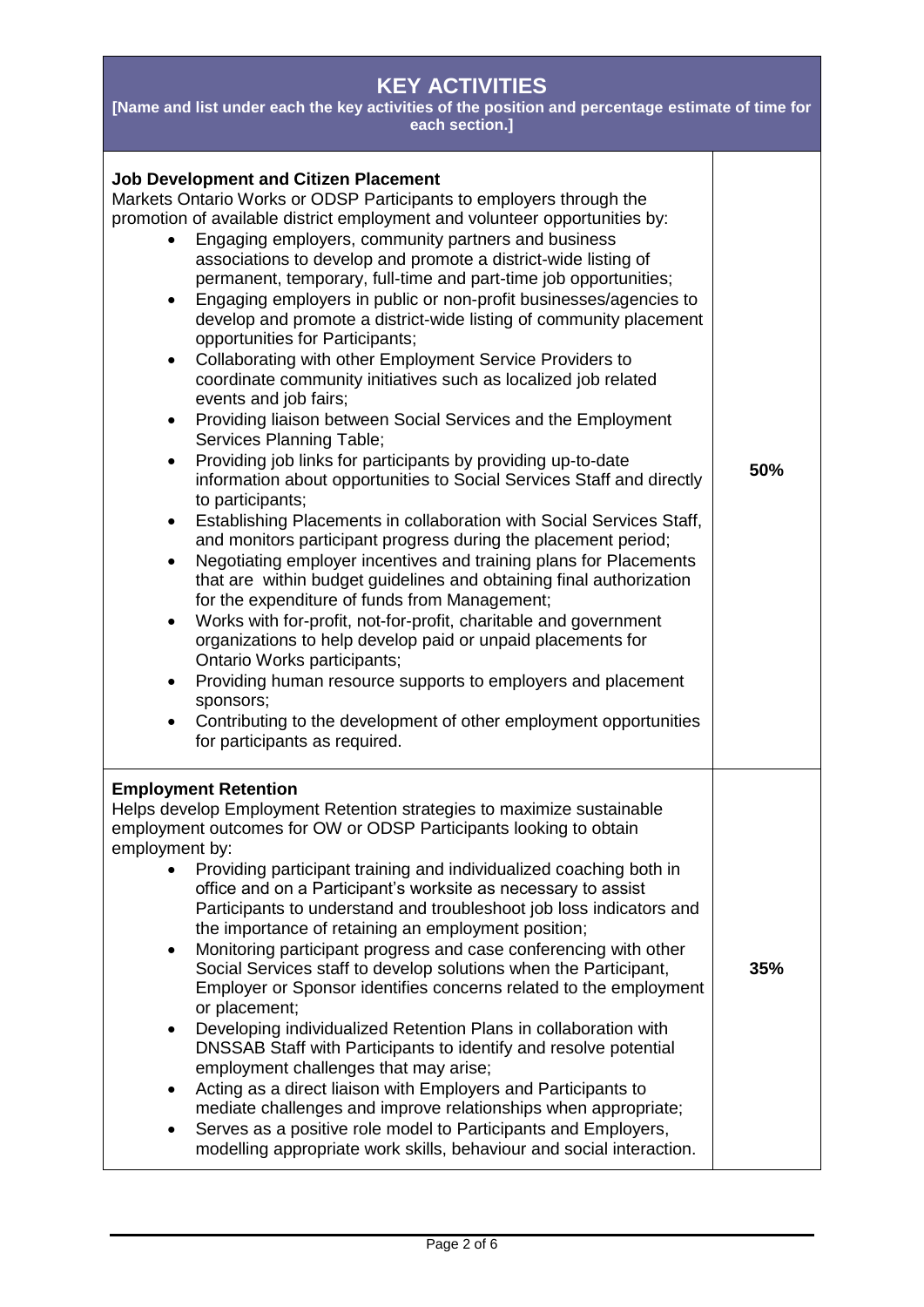| Reporting, Time-Tracking, Fee Payments and other duties<br>Carries out specified administrative functions related to the delivery of<br><b>Employment Services by:</b><br>Negotiating and Preparing Legal Agreements for final approval by<br>Management;<br>Calculate and approve employment related benefits to Participants and<br>$\bullet$<br>employment placement incentives to employers in accordance to local<br>policy and Provincial legislation; Completing reports in the event of<br>accident or work related injury according to WSIB and insurance<br>coverage requirements for all Placements when required;<br>Maintaining accurate records of all Employment and Community<br>$\bullet$<br>Placements, financial incentives and job retention;<br>Preparing additional reports about program operations as required by<br>٠<br>the Supervisor of Employment and Client Outcomes;<br>Supporting the work of Social Services to ensure employment<br>$\bullet$<br>outcomes and targets are achieved;<br>Contributing to the development and maintenance of a computerized<br>$\bullet$<br>statistical data capture and reporting system.                  | 10% |
|----------------------------------------------------------------------------------------------------------------------------------------------------------------------------------------------------------------------------------------------------------------------------------------------------------------------------------------------------------------------------------------------------------------------------------------------------------------------------------------------------------------------------------------------------------------------------------------------------------------------------------------------------------------------------------------------------------------------------------------------------------------------------------------------------------------------------------------------------------------------------------------------------------------------------------------------------------------------------------------------------------------------------------------------------------------------------------------------------------------------------------------------------------------------------|-----|
| <b>Other duties</b><br>Helps ensure that strategies for linking employers with OW or ODSP<br>Participants seeking jobs are implemented consistently across the district by:<br>Recommending enhancements to local policies or procedures;<br>Assisting with the development and delivery of job readiness<br>$\bullet$<br>programming, job retention workshops and job-specific training as<br>required;<br>Disseminating information about employment, volunteer and<br>٠<br>training opportunities to Social Services Staff;<br>Attending Community Meetings as required and effectively<br>$\bullet$<br>interacting with Community Partners;<br>Developing marketing materials in collaboration with other<br>$\bullet$<br><b>DNSSAB Staff:</b><br>Participating in team meetings and training events as required for<br>$\bullet$<br>the development of employment planning;<br>Performing other duties and special projects as assigned;<br>Working within established local policy, guidelines and procedure;:<br>Presenting employment outcomes data to all staff on a Quarterly<br>$\bullet$<br>basis;<br>Working with Participants 1:1 as necessary.<br>$\bullet$ |     |
| As a DNSSAB employee, the position is responsible for creating,<br>maintaining and actively participating in a respectful workplace, that is<br>free of all forms of harassment, discrimination and violence.                                                                                                                                                                                                                                                                                                                                                                                                                                                                                                                                                                                                                                                                                                                                                                                                                                                                                                                                                              |     |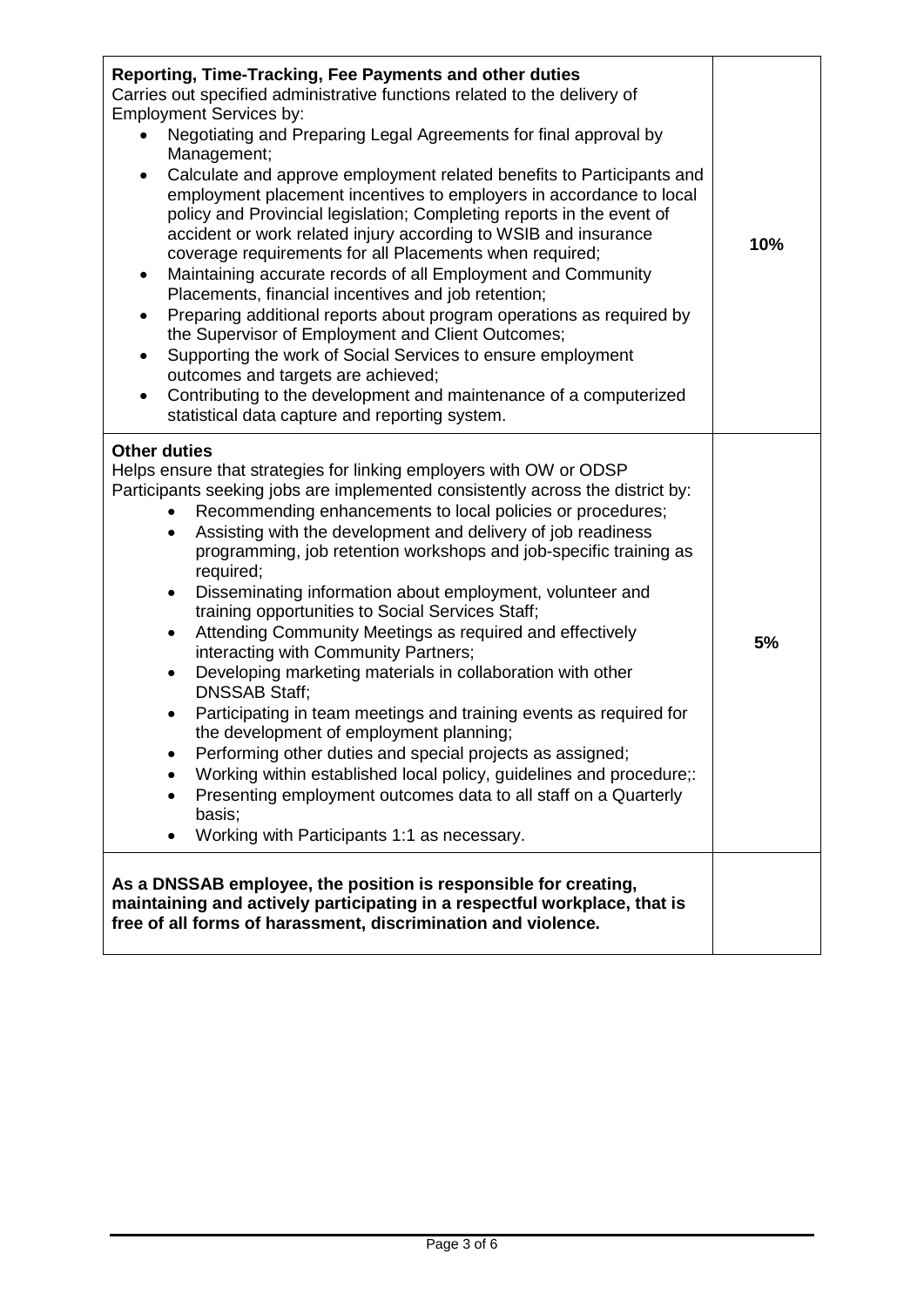# **QUALIFICATIONS**

- Post-Secondary Diploma in Marketing or related field or an acceptable combination of education and experience;
- One (1) to Two (2) years of experience in Economic/Employment Development or Human Resource Administration Services preferably in an Ontario Works environment;
- Demonstrated ability in developing partnerships and promoting values such as social inclusion resulting in citizen centred solutions;
- Demonstrated ability to work with diverse groups including adults, youth, or other groups with specialized needs or barriers;
- Demonstrated ability in Marketing/Public Relations;
- Demonstrated ability to administer legal agreements;
- Demonstrated experience in some or all aspects of Job Search, Job Placement and Incentives or Job Retention including employment/coaching;
- Demonstrated understanding of community resources, programs and services;
- Excellent verbal and written communication skills, with experience in public speaking;
- Proficient in both official languages;
- Excellent motivational skills and conflict resolution skills; excellent customer service skills;
- Ability to work outside of regular working hours (some evening and weekend work is required from time to time) to be compensated in accordance with the collective agreement;
- Good working knowledge of Microsoft Office and the Windows operating environment;
- General knowledge of the local labour market;
- A valid Ontario Driver's License and a vehicle available for use on the job;
- Demonstrated respect of the confidentiality of participant-related information.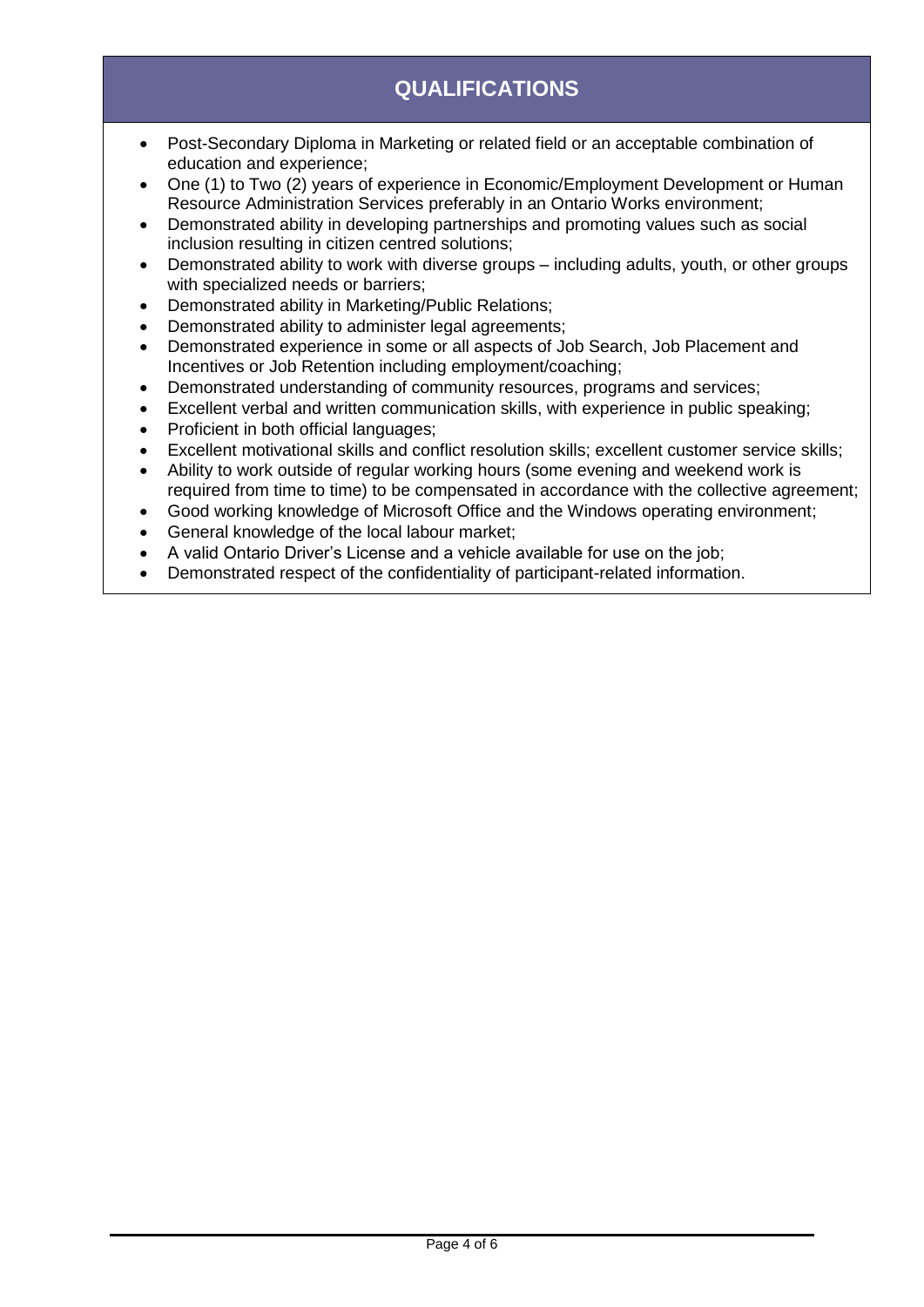## **COMPENSABLE FACTORS**

#### **KNOWLEDGE**

**[This subfactor measures the general knowledge and specialized or vocational training necessary to perform the job duties in a satisfactory manner and has no relationship to the academic achievement of an employee. The degree levels are normally expressed in terms of formal education or equivalent. Similar levels of achievement can be obtained through related experience, courses or self-improvement.]**

Two Years or equivalent.

## **EXPERIENCE**

**[Should be considered when the degrees of knowledge are established. It serves as a scale of measurement for the amount of practical experience that an average individual having the appropriate theoretical knowledge, specific education and specialized training, would require to be able to perform the job duties.]**

Over one year, up to and including two years.

#### **JUDGEMENT**

**[Measures the choice of action required in applying methods, procedures, or policies to complete the tasks.]**

The job requires that changes be recommended to established methods or procedures. Work involves a choice of methods or procedures or sequence.

# **MENTAL EFFORT**

**[Measures the period of time wherein mental, visual and/or aural attentiveness is required on the job. Both the frequency and duration of the effort are to be considered.]**

Frequent periods of intermediate duration.

## **PHYSICAL ACTIVITY**

**[Measures the physical activity by the type and duration required to perform the duties.]**

Light activity of long duration.

#### **DEXTERITY**

**[Measures the level of dexterity required by a job. The levels of manual dexterity are determined by considering the elements of speed and/or accurate hand/eye (or hand/foot) coordination. Movements can be either fine or coarse.]**